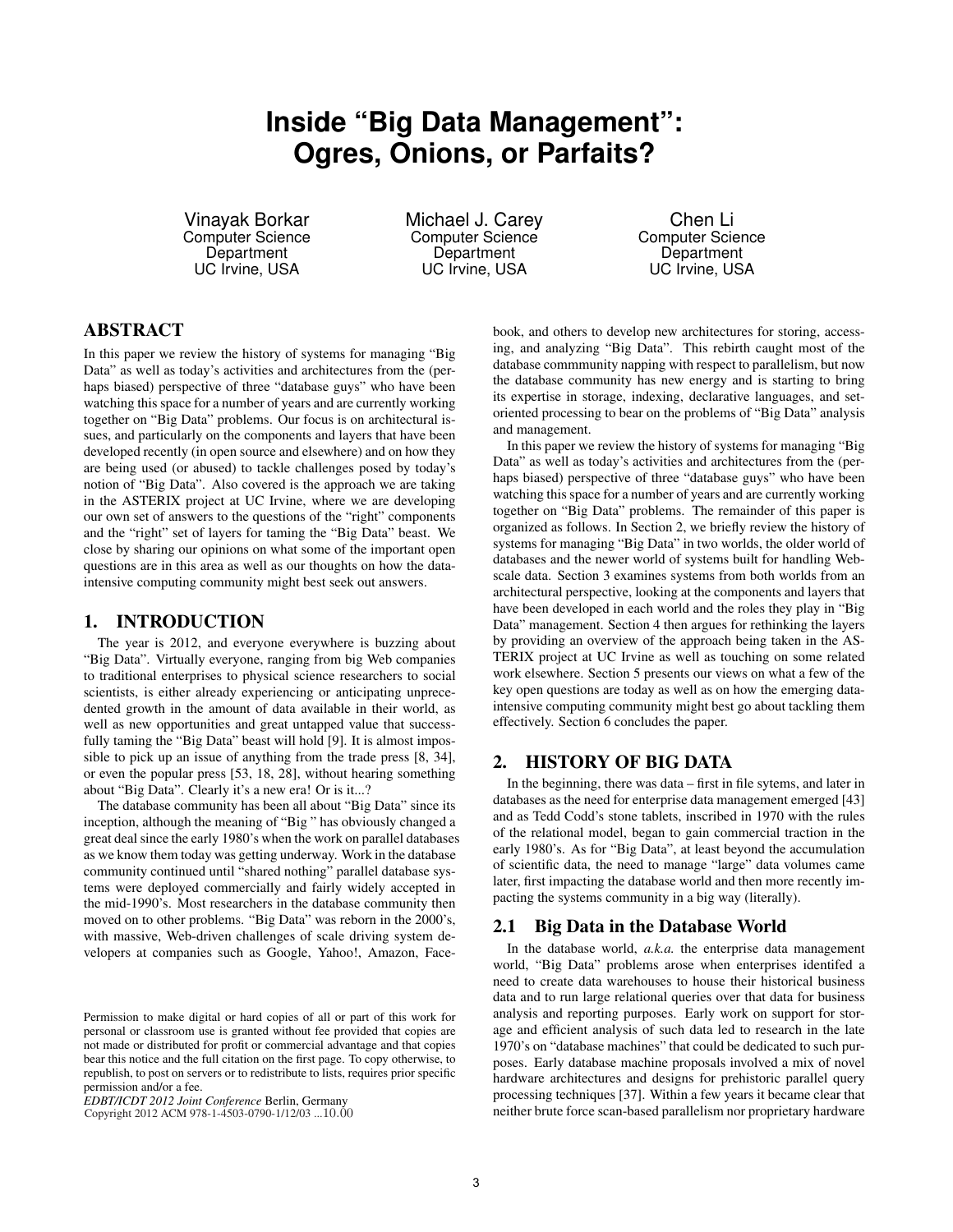would become sensible substitutes for good software data structures and algorithms. This realization, in the early 1980's, led to the first generation of software-based parallel databases based on the architecture now commonly referred to as "shared-nothing" [26].

The architecture of a shared-nothing parallel database system, as the name implies, is based on the use of a networked cluster of individual machines each with their own private processors, main memories, and disks. All inter-machine coordination and data communication is accomplished via message passing. Notable firstgeneration parallel database systems included the Gamma system from the University of Wisconsin [27], the GRACE system from the University of Tokyo [29], and the Teradata system [44], the first successful commercial parallel database system (and still arguably the industry leader nearly thirty years later). These systems exploited the declarative, set-oriented nature of relational query languages and pioneered the use of divide-and-conquer parallelism based on hashing in order to partition data for storage as well as relational operator execution for query processing. A number of other relational database vendors, including IBM [13], successfully created products based on this architecture, and the last few years have seen a new generation of such systems (e.g., Netezza, Aster Data, Datallegro, Greenplum, Vertica, and ParAccel). Many of these new systems have recently been acquired by major hardware/software vendors for impressively large sums of money, presumably driven in part by "Big Data" fever.

So what makes "Big Data" big, i.e., just how big is "Big"? The answer is obviously something that has evolved over the thirty-year evolution of "Big Data" support in the database world. One major milestone occurred on June 2, 1986, the day on which Teradata shipped the first parallel database system (hardware and software) with 1 terabyte of storage capacity to Kmart, to power their thenformidable data warehouse, in a large North American Van Lines tractor-trailer truck [51]. In comparison, some of today's very large data warehouses (e.g., the data warehouse at eBay) involve multiple parallel databases and contain tens of petabytes of data.

Another form of "Big Data" suppport also emerged concurrently with the aforementioned query-oriented systems. Transaction processing (TP) systems underlie the online applications that power businesses' day-to-day activities and have been the main producers of the large volumes of data that are filling data warehouses. TP systems have also seen tremendous growth in demand, albeit more for processing power than for data storage. The same sort of shared-nothing architecture emerged as a significant contender on the TP side of the database world, most notably Tandem's NonStop SQL system [48] in the 1980's. To get a sense of what "Big" was and how it has evolved, Jim Gray and a collection of collaborators in the TP performance measurement world noted in 1985 that a transaction rate of 15 simple DebitCredit transactions per second was "common", 50 TPS was a "good" system, 100 TPS was "fast", and a 400 TPS system was characterized as being a very "lean and mean" system [10]. It was not until two years later that Jim and the NonStop SQL team achieved the "phenomenal result" of exceeding 200 TPS on a SQL relational DBMS [7]. In comparison, today's research prototypes on the TP side are hitting hundreds of thousands of (much heavier) transactions per second.

#### 2.2 Big Data in the Systems World

In the distributed systems world, "Big Data" started to become a major issue in the late 1990's due to the impact of the world-wide Web and a resulting need to index and query its rapidly mushrooming content. Database technology (including parallel databases) was considered for the task, but was found to be neither well-suited nor cost-effective [17] for those purposes. The turn of the millenium then brought further challenges as companies began to use information such as the topology of the Web and users' search histories in order to provide increasingly useful search results, as well as more effectively-targeted advertising to display alongside and fund those results.

Google's technical response to the challenges of Web-scale data management and analysis was simple, by database standards, but kicked off what has become the modern "Big Data" revolution in the systems world (which has spilled back over into the database world). To handle the challenge of Web-scale storage, the Google File System (GFS) was created [31]. GFS provides clients with the familiar OS-level byte-stream abstraction, but it does so for extremely large files whose content can span hundreds of machines in shared-nothing clusters created using inexpensive commodity hardware. To handle the challenge of processing the data in such large files, Google pioneered its MapReduce programming model and platform [23]. This model, characterized by some as "parallel programming for dummies", enabled Google's developers to process large collections of data by writing two user-defined functions, map and reduce, that the MapReduce framework applies to the instances (map) and sorted groups of instances that share a common key (reduce) – similar to the sort of partitioned parallelism utilized in shared-nothing parallel query processing.

Driven by very similar requirements, software developers at Yahoo!, Facebook, and other large Web companies followed suit. Taking Google's GFS and MapReduce papers as rough technical specifications, open-source equivalents were developed, and the Apache Hadoop MapReduce platform and its underlying file system (HDFS, the Hadoop Distributed File System) were born [2]. The Hadoop system has quickly gained traction, and it is now widely used for use cases including Web indexing, clickstream and log analysis, and certain large-scale information extraction and machine learning tasks. Soon tired of the low-level nature of the MapReduce programming model, the Hadoop community developed a set of higher-level declarative languages for writing queries and data analysis pipelines that are compiled into MapReduce jobs and then executed on the Hadoop MapReduce platform. Popular languages include Pig from Yahoo! [40], Jaql from IBM [5], and Hive from Facebook [4]. Pig is relational-algebra-like in nature, and is reportedly used for over 60% of Yahoo!'s MapReduce use cases; Hive is SQL-inspired and reported to be used for over 90% of the Facebook MapReduce use cases.

Not surprisingly, several divisions of Microsoft have faced similar requirements, so Microsoft developers have developed their own "Big Data" technologies in response. Microsoft's technologies include a parallel runtime system called Dryad [35] and two higher-level programming models, DryadLINQ [55] and the SQLlike SCOPE language [21], which utilize Dryad under the covers. Interestingly, Microsoft has also recently announced that its future "Big Data" strategy includes support for Hadoop.

We explained in the previous subsection that the database world faced both analytic and transactional "Big Data" challenges. The systems world has faced a similar dichotomy. In addition to MapReduce and Hadoop for analytics, the developers of very large scale user-facing Web sites and Web services have found a need for simple key-value stores that are fast, highly scalable, and reliable. At Google, this need led to the development of Bigtable, their massively scalable (and schema-flexible) table store built on top of GFS [22]. At Amazon, this need led to the development of Dynamo, which is Amazon's highly scalable and eventually consistent key-value store [25]. Again, driven by very similar requirements, the Apache open-source community has developed both HBase [3], an open-source Bigtable clone, and Cassandra [1], an open-source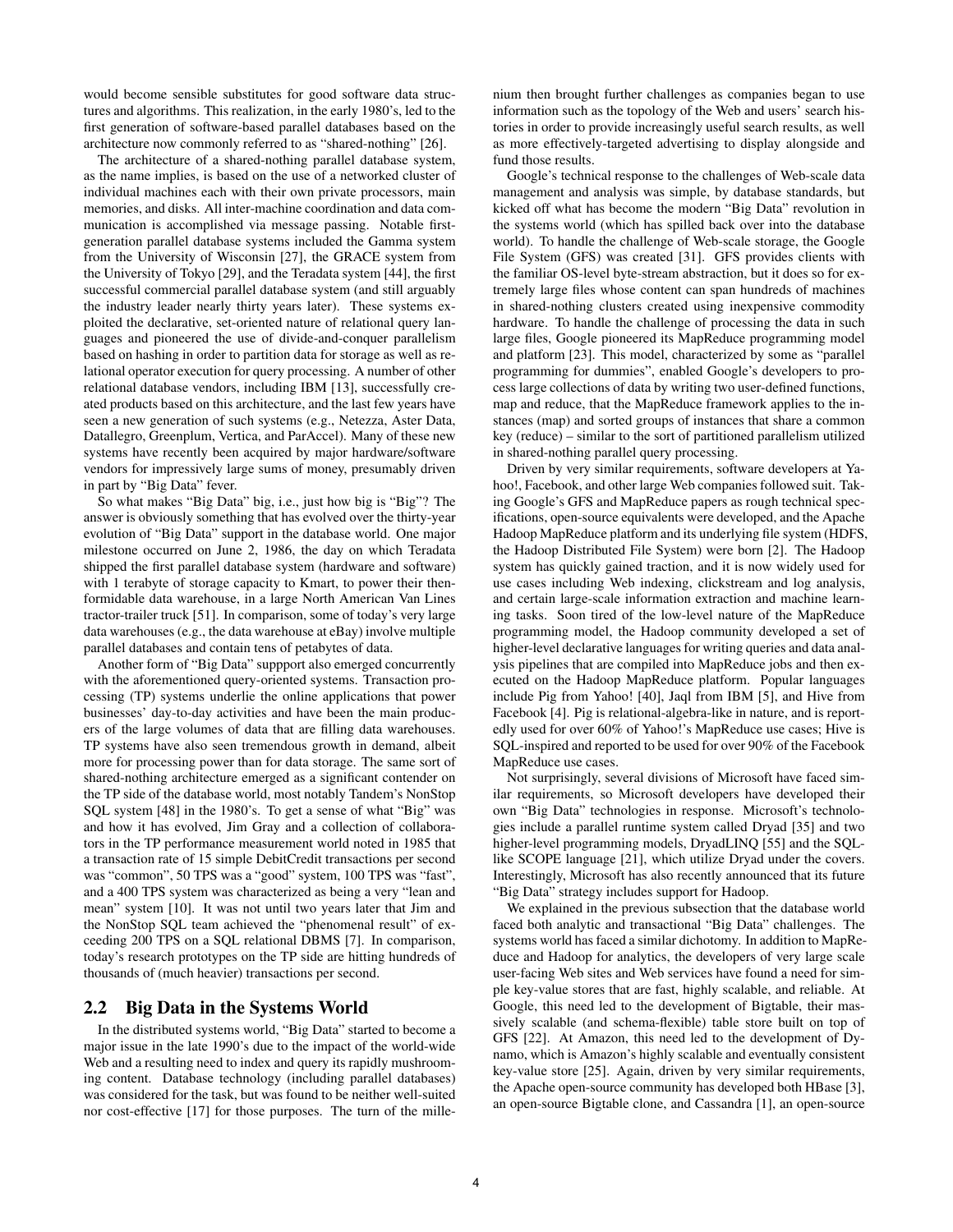Dynamo clone.

## 2.3 Big Data Today

Companies facing "Big Data" challenges today have multiple options. If a company faces traditional large query challenges, coupled with a traditional IT budget, they can opt to license a parallel database system from the database world. Unfortunately, as of today, despite the construction over the years of multiple parallel database system prototypes, no open-source parallel database offering exists. If a company has batch-style semistructured data analysis challenges, they can instead opt to enter the Hadoop world by utilizing one or several of the open-source technologies from that world. A lively early "parallel databases vs. Hadoop" debate captured the field's attention in the 2008-2009 timeframe and was nicely summarized in 2010 in a pair of papers written by the key players from the opposing sides of the debate [46, 24].

If a company instead has fairly simple key-based data storage and retrievel needs, they can choose to adopt one of the new opensource key-value stores from the systems world. Alternatively, they can opt to rely on application-level "sharding", addressing scaling by manually hash-partitioning their data storage and retrieval operations over a set of open-source MySQL or Postgres database instances. A more comprehensive treatment of the latter options (and the "NoSQL movement") can be found in [19].

# 3. ONIONS AND OGRES

We have briefly reviewed the histories of the database world and systems world regarding their responses to "Big Data" challenges. In this section we evaluate their architectural pros and cons.

Shrek: For your information, there's a lot more to ogres than people think. Donkey: Example? Shrek: Example... uh... ogres are like onions! *(holds up an onion, which Donkey sniffs)* Donkey: They stink? Shrek: Yes... No! Donkey: Oh, they make you cry? Shrek: No! Donkey: Oh, you leave 'em out in the sun, they get all brown, start sproutin' little white hairs... Shrek: *(peels an onion)* NO! Layers. Onions have layers. Ogres have layers. Onions have layers. You get it? We both have layers. *(walks off)* Donkey: Oh, you both have LAYERS. Oh. You know, not everybody like onions. What about cake? Everybody loves cake! Shrek: I don't care what everyone else likes! Ogres are not like cakes.

*– from the 2001 Dreamworks movie "Shrek"* [6]

## 3.1 Onions: Parallel Database Systems

Parallel database systems are like onions? Yes, indeed they are! Onions have layers, parallel databases have layers.

Figure 1 illustrates the layers found in the software architecture of a typical shared-nothing parallel SQL database system. At the bottom of the parallel database software stack is a record-oriented storage layer; this layer is made up of a set of local (row-oriented or column-oriented) storage managers, with one such storage manager per machine in a cluster. These local storage managers are orchestrated by the layers above to deliver partitioned, shared-nothing



Figure 1: Parallel database software stack



Figure 2: Hadoop software stack

storage services for large relational tables. In the middle of the stack is a relational dataflow runtime layer that contains the system's collection of relational operators and utilizes them to run the query plans determined by the topmost layer of the stack. Lastly, the top layer is a SQL compiler, which accepts queries, optimizes them, and generates appropriate query plans for execution by the dataflow runtime layer. Parallel database applications have exactly one way into the system's architecture: SQL, which is available at the very top of the stack.

Parallel database systems are actually like onions in several other ways as well. Not only do they have layers, but their users can see only the outermost layer (SQL). They are monolithic in nature – you can't safely cut into them if you just want access to the functionality of an inner layer. Also, like onions, they have been known to make people cry – most commonly when they look at their licensing costs, since there are no open source parallel database systems available today.

#### 3.2 Ogres: Open-Source Big Data Stacks

Open-source "Big Data" stacks are like ogres? Yes, in our opinion they are. They are awkwardly assembled, as if by accident, and are quite strong but can also be clumsy. And like ogres, at times, they stink – at least for some tasks.

Figure 2 illustrates the layers found in the software architecture of today's Hadoop stack. At the bottom of the Hadoop software stack is HDFS, a distributed file system in which each file appears as a (very large) contiguous and randomly addressible sequence of bytes. For batch analytics, the middle layer of the stack is the Hadoop MapReduce system, which applies map operations to the data in partitions of an HDFS file, sorts and redistributes the results based on key values in the output data, and then performs reduce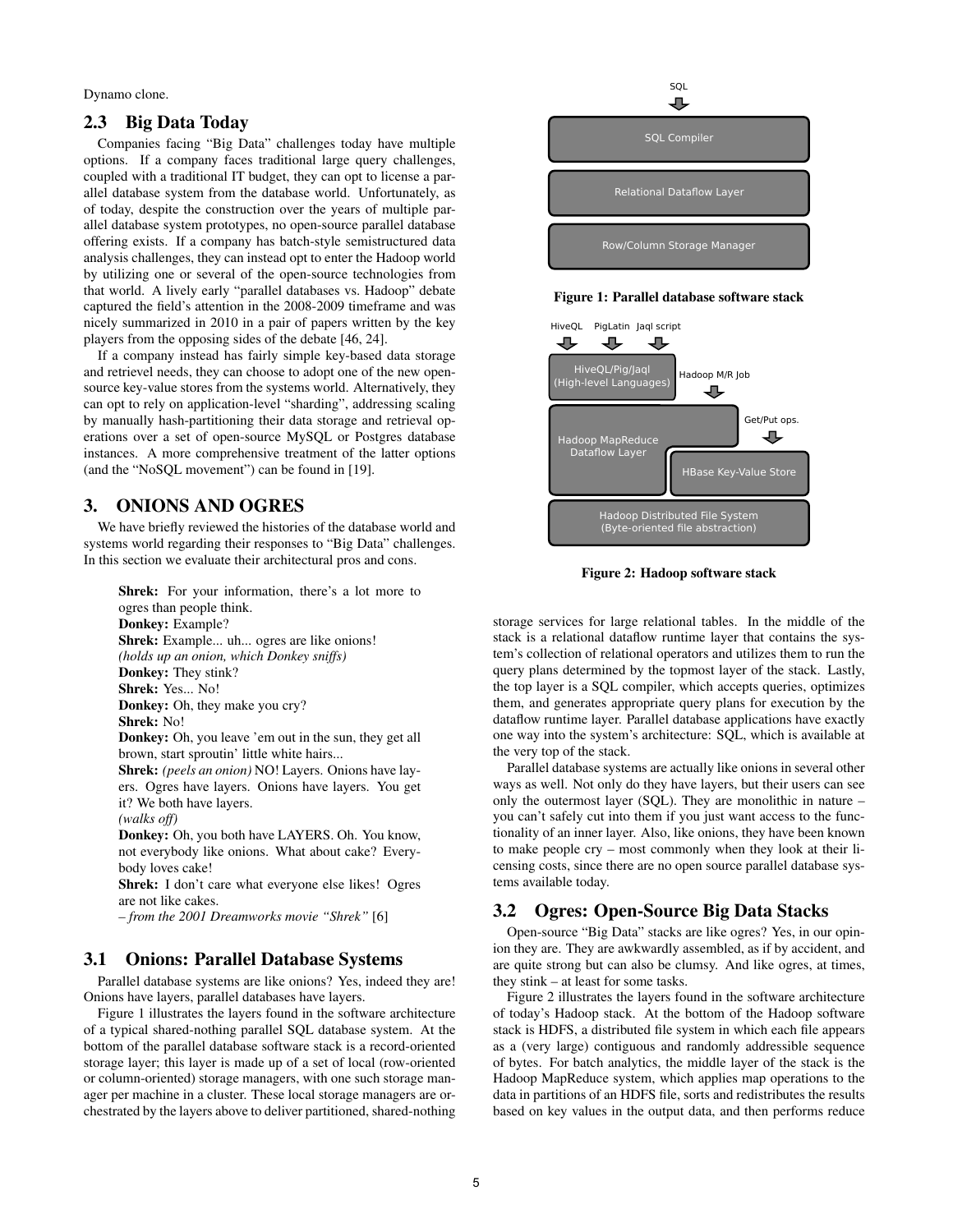operations on the groups of output data items with matching keys from the map phase of the job. For applications just needing basic key-based record management operations, the HBase store (layered on top of HDFS) is available as a key-value layer in the Hadoop stack. As indicated in the figure, the contents of HBase can either be directly accessed and manipulated by a client application or accessed via Hadoop for analytical needs. Finally, as mentioned earlier, in the History section, many clients of the Hadoop stack prefer the use of a declarative language over the bare MapReduce programming model. High-level language compilers are thus the topmost layer in the Hadoop software stack for such clients, as indicated on the left-hand side of Figure 2.

## 3.3 Are Ogres Good or Evil?

Watching the trends in the industry, it seems that ogres (variations on the Hadoop stack) are preferable to onions (monolithic parallel SQL database systems) for a number of modern "Big Data" use cases. But are ogres actually the "right" answer? We believe not. We believe instead that, while the ogres of today are important and even convenient, the "right" answer still lies ahead: The database community should be making and serving the world parfaits by bringing our years of experience with data management and scalable data systems to bear on defining the next generation of "Big Data" management and analysis systems. In order to do this, we need to assess the ogres in light of what we have learned from growing and cooking with our onions.

We believe that today's Hadoop stack has a number of strongly desirable properties that we need to learn from and internalize:

- 1. Open source availability.
- 2. Non-monolithic layers or components.
- 3. Support for access to file-based external data (rather than mandating data loading).
- 4. Support for automatic and incremental forward-recovery of jobs with failed tasks.
- 5. Ability to schedule very large jobs in smaller chunks, at least under high loads, rather than being forced to completely coschedule entire large pipelines.
- 6. Automatic data placement and rebalancing as data grows and machines come and go.
- 7. Support for replication and machine fail-over without operator intervention.

We believe that today's Hadoop stack also has a number undesirable properties that should be avoided in future "Big Data" stacks.

- 1. Similar to problems cited years ago in [45], which discussed the appropriateness of OS file systems for database storage, it makes little sense to layer a record-oriented data abstraction on top of a giant globally-sequenced byte-stream file abstraction. For example, because HDFS is unaware of record boundaries, instead of dealing with fixed-length file splits, there will be a "broken record" – a record with some of its bytes in one split and some in the next – with very high probability at the end of each partition in a typical HDFS file.
- 2. Also similar is the questionable amount of sense associated with building a parallel data runtime on top of an impoverished unary operator model (map, reduce, and perhaps combine). For example, look at what it takes to perform operations such as joins when operating strictly in the world according to MapReduce [15, 30].
- 3. Building a key-value store layer with possibly remote query access happening at the next layer up makes little sense, as it places a potentially remote boundary at one of the worst possible places in an efficient data management architecture [33]. That is, pushing queries down to data is likely to outperform pulling data up to queries.
- 4. A general lack of schema information, typical today, is flexible but also a recipe for future difficulties. For example, future maintainers of applications that today's developers are building are likely to have a very difficult time finding and fixing bugs that might be related to changes in or assumptions about the structure of some data file in HDFS. (This was one of the very early lessons in the database world [43].)
- 5. Based on our recent experiences measuring current "Big Data" stack performance, it seems as though open-source stack implementators have forgotten almost everything about single system performance, focusing solely on scale-out. Recall from the History section that database machine researchers discovered early on that basic single-system performance is also critical; this lesson was reiterated in [42, 46] and needs to be remembered going forward.

It is our feeling that many academics are being too "shy" about questioning and rethinking the "Big Data" stack forming around Hadoop today, perhaps because they are embarrassed about having fallen asleep in the mid-1990's (with respect to parallel data issues) and waking up in the world as it exists today. Rather than trying to modify the Hadoop code base to add indexing or data co-clustering support, or gluing open-source database systems underneath Hadoop's data input APIs, we believe that database researchers should be asking "Why?" or "What if we'd meant to design an open software stack with records at the bottom and a strong possibility of a higher-level language API at the top?"

# 4. MAKING PARFAITS

Donkey: You know what ELSE everybody likes? Parfaits! Have you ever met a person, you say, "Let's get some parfait," they say, "Hell no, I don't like no parfait"? Parfaits are delicious!

Shrek: NO! You dense, irritating, miniature beast of burden! Ogres are like onions! End of story! Bye-bye! See ya later.

Donkey: Parfait's gotta be the most delicious thing on the whole damn planet!

*– from the 2001 Dreamworks movie "Shrek"* [6]

# 4.1 The ASTERIX Parfait

The ASTERIX project at UC Irvine began in early 2009 with the objective of creating a new parallel, semistructured information management system. In the process of designing and building the system, three distinct and reusable architectural layers have emerged in what we hope will someday be viewed as the "AS-TERIX parfait". Figure 3 summarizes the layers, and this section of the paper explains what each layer in the ASTERIX stack does, roughly how it does it, and also what its potential value is as an open-source software resource.

The bottom-most layer of the ASTERIX stack is a data-intensive runtime called Hyracks [16]. Hyracks sits at roughly the same level of the architecture that Hadoop does in the previous section's discussion of higher-level data analysis languages such as Pig and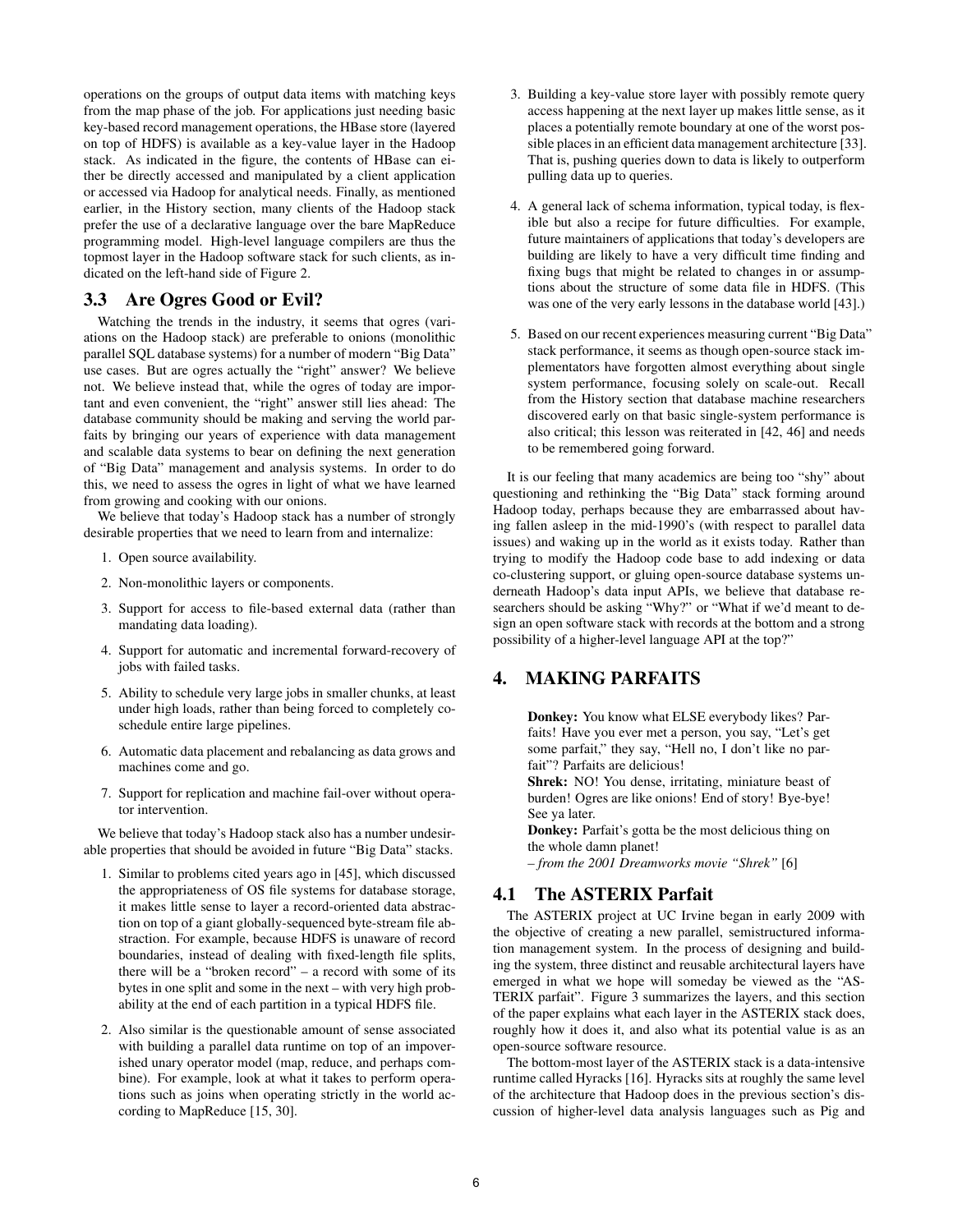

Figure 3: ASTERIX software stack

Hive. The topmost layer of the ASTERIX stack is a full parallel DBMS with a flexible data model (ADM) and query language (AQL) for describing, querying, and analyzing data. AQL is comparable to languages such as Pig, Hive, or Jaql, but ADM and AQL support both native storage and indexing of data as well as access to external data residing in a distributed file system (e.g., HDFS). Last but not least, in between these two layers sits Algebricks, a model-agnostic, algebraic "virtual machine" for parallel query processing and optimization. Algebricks is the target for AQL query compilation, but it can also be the target for other declarative data languages (e.g., we have HiveQL compiling on top of Algebricks today, and we also have a small Pig subset called Piglet to help show Algebricks users how to use Algebricks when implementing a new language).

## 4.2 The Hyracks Runtime Layer

The Hyracks layer of ASTERIX is the bottom-most layer of the stack. Hyracks is the runtime layer whose job is to accept and manage data-parallel computations requested either by direct end-users of Hyracks or (more likely) by the layers above it in the ASTERIX software stack.

Jobs are submitted to Hyracks in the form of directed acyclic graphs that are made up of "Operators" and "Connectors". To illustrate the key ideas in Hyracks via a familiar example, Figure 4 shows an example Hyracks job representing a TPCH-like query that performs a join between a partitioned file containing Customer records and another partitioned file containing Order records. The result of the join is aggregated to count the popularities of orders by market segment. Nodes in the figure represent Operators, and edges represent Connectors. In Hyracks, Operators are responsible for consuming partitions of their inputs and producing output partitions. Connectors perform redistribution of data between different partitions of the same logical dataset. For example, in Figure 4, the file scanners that scan the Customer and Order files are



Figure 4: Example Hyracks Job specification

each connected to the Join Operator by means of an M:N Hash Partitioning Connector. This Connector ensures that all Customer (Order) records reaching the Join Operator partitions agree on the hash-value of the Customer's (Order's) CID attribute, thereby enabling each partition of the Join Operator to peform a local join to produce output partitions. In order to perform aggregation on the MKT\_SEGMENT attribute, the Join Operator's output partitions are redistributed to the partitions of the GroupBy Operator using another M:N Hash Partitioning Connector; this one hashes on the MKT\_SEGMENT attribute to ensure that all records that match on the grouping attribute are directed to the same grouping partition. Finally, the GroupBy Operator's output is written to a file by the FileWriter Operator. The use of a 1:1 Connector between the GroupBy Operator and the FileWriter Operator results in the creation of as many result partition files as GroupBy Operator partitions.

Figure 5 illustrates the first step in the execution of the submitted Job by Hyracks. Operators in Hyracks are first expanded into their constituent activities. For example, the Join Operator in the example is made up of two activities, the Join Build Activity and the Join Probe Activity. This expansion is made possible by APIs that Hyracks provides to Operator implementors to enable them to describe such behavioral aspects of an operator. As shown in Figure 5, the Join Build Activity has a dashed edge to the Join Probe Activity, which represents the blocking of the probe operation until the build operation is complete. Although Hyracks does not understand the specifics of the various activities of an operator, exposing the blocking characteristics of Operators provides important scheduling information to the system. Also note that the GroupBy Operator is similarly made up of two activities, which denotes the constraint that it can produce no output until all of its input has been consumed.

Hyracks analyzes the Activity graph produced by the expansion described above to identify the collections of Activities (Stages) that can be executed at any time (while adhering to the blocking requirements of the Operators). Each Stage is parallelized and executed in the order of dependencies. Figure 6 shows the partitioned runtime graph of the example. The dashed polygons around the Operator Partitions represent the stages that were inferred in the previous step of job execution. More details about Hyracks' computational model, as well as about its implementation and perormance, are available in [16].

Hadoop [11] has quickly become a "gold-standard" in industry as a highly scalable data-intensive MapReduce platform. Any system that hopes to displace it must provide a low-cost migration path for existing Hadoop artifacts. To that end, we have built an adapter on top of Hyracks that accepts and executes Hadoop MapReduce jobs without requiring code changes from the user. More details about the Hadoop compatibility layer can be found in [16]. Based in part on this layer, we have also conducted experiments to measure the relative performance of Hadoop and Hyracks. In Figure 7 we show running times for the TPCH-like example query as the



Figure 5: Example Hyracks Activity Node graph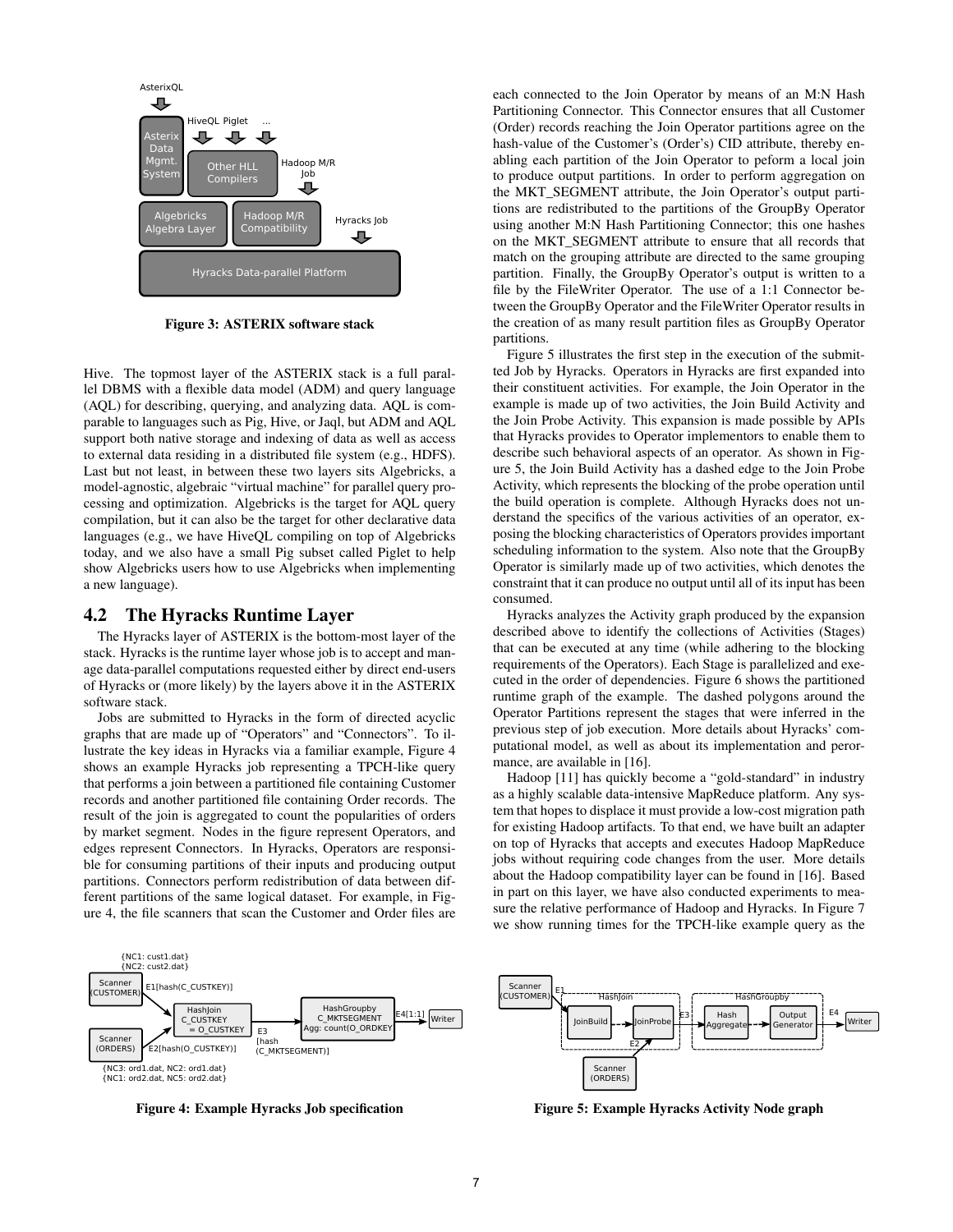

Figure 6: Parallel instantiation of the example



Figure 7: TPC-H query performance

amount of data increases, running natively both on Hadoop and on Hyracks. To shed light on where the gains come from, we also show running times measured when running the Hadoop MapReduce job on Hyracks using its Hadoop compatibility layer. Due to a tighter platform implementation, the MapReduce job running on the Hadoop compatibility layer of Hyracks already performs better than Hadoop. In addition, the native Hyracks formulation of the query shows additional performance improvement as the input data size grows. More experiments, as well as a careful analysis of their results, can be found in [16].

### 4.3 The Algebricks Algebra Layer

Algebricks is a model-agnostic, algebraic layer for parallel query processing and optimization. This layer's origin was as the center of the AQL compiler and optimizer of the ASTERIX system. However, it soon became clear that such a layer could benefit other high-level declarative language implementations for data-parallel computation, and Algebricks was reborn as a public layer in its own right.

To be useful for implementing arbitrary languages, Algebricks has been carefully designed to be agnostic of the data model of the data that it processes. Logically, operators operate on collections of tuples containing data values. The data values carried inside a tuple are not specified by the Algebricks toolkit; the language implementor is free to define any value types as abstract data types. For example, a user implementing a SQL compiler on top of Algebricks would define SQL's scalar data types to be the data model and would implement interfaces to perform operations such as comparison and hashing. ASTERIX has a richer set of data types, and these have been implemented on top of the Algebricks API as well. Algebricks consists of the following parts:

- 1. A set of logical operators,
- 2. A set of physical operators,
- 3. A rewrite rule framework,
- 4. A set of generally applicable rewrite rules,
- 5. A metadata provider API that exposes metadata (catalog) information to Algebricks, and,
- 6. A mapping of physical operators to the runtime operators in Hyracks.

A typical declarative language compiler parses a user's query and then translates it into an algebraic form. When using Algebricks, the compiler uses the provided set of logical operators as nodes in a directed acyclic graph to form the algebraic representation of the query. This DAG is handed to the Algebricks layer to be optimized, parallelized, and code-generated into runnable Hyracks operators.

Algebricks provides all of the traditional relational operators [43] such as select, project, and join. In addition, Algebricks enables the expression of correlated queries through the use of a subplan operator. The groupby operator in Algebricks allows complete nested plans to be applied to each group.

The Algebricks optimizer uses Logical-to-Logical rewrite rules to create alternate logical formulations of the initially provided DAG. Logical-to-Physical rewrite rules then generate a DAG of physical operators that specify the algorithms to use to evaluate the query. For example, a join operator might be rewritten to a hash-join physical operator. This process of rewriting into a physical DAG uses partitioning properties and local physical properties of input data sources. Data exchange operators [32] are used to perform redistribution of data between partitions.

We expect that most language implementers using Algebricks will need a rewriting framework to perform additional useful optimizations. The Algebricks toolkit contains a rewriting framework that allows users to write their own rewrite rules but also comes with a number of "out of the box" rules that the user can choose to reuse for compiling their high-level language. Examples of rules that seem likely to apply for most languages include:

- Push Selects: Rule for pushing filters lower in the plan to eliminate data that is not useful to the query.
- Introducing Projects: Rule to limit the width of intermediate tuples by eliminating values that are no longer needed in the plan.
- Query Decorrelation: Rule to decorrelate nested queries to use joins when possible.

We are on a path to demonstrating the general applicability of Algebricks by using it to build multiple languages ourselves as well as interacting with outside groups with similar desires. The top layer of ASTERIX, based on ADM and AQL, is a data management system that is built on top of Algebricks. In addition, as a strong proof of concept, we have ported the Hive [12] compiler from Facebook, converting it to generate an Algebricks DAG, which is then optimized and executed on Hyracks. The decision to carve out Algebricks was also motivated in part as a result of feedback from potential collaborators. A team at Yahoo! research is starting to use Algebricks to implement a declarative language for machine learning [52], and a team at the San Diego Supercomputing Center is working to use Algebricks to implement a query processor to process queries over large RDF graphs.

# 4.4 The ASTERIX System Layer

The topmost layer of the ASTERIX software stack, the original project goal, is the ASTERIX parallel information management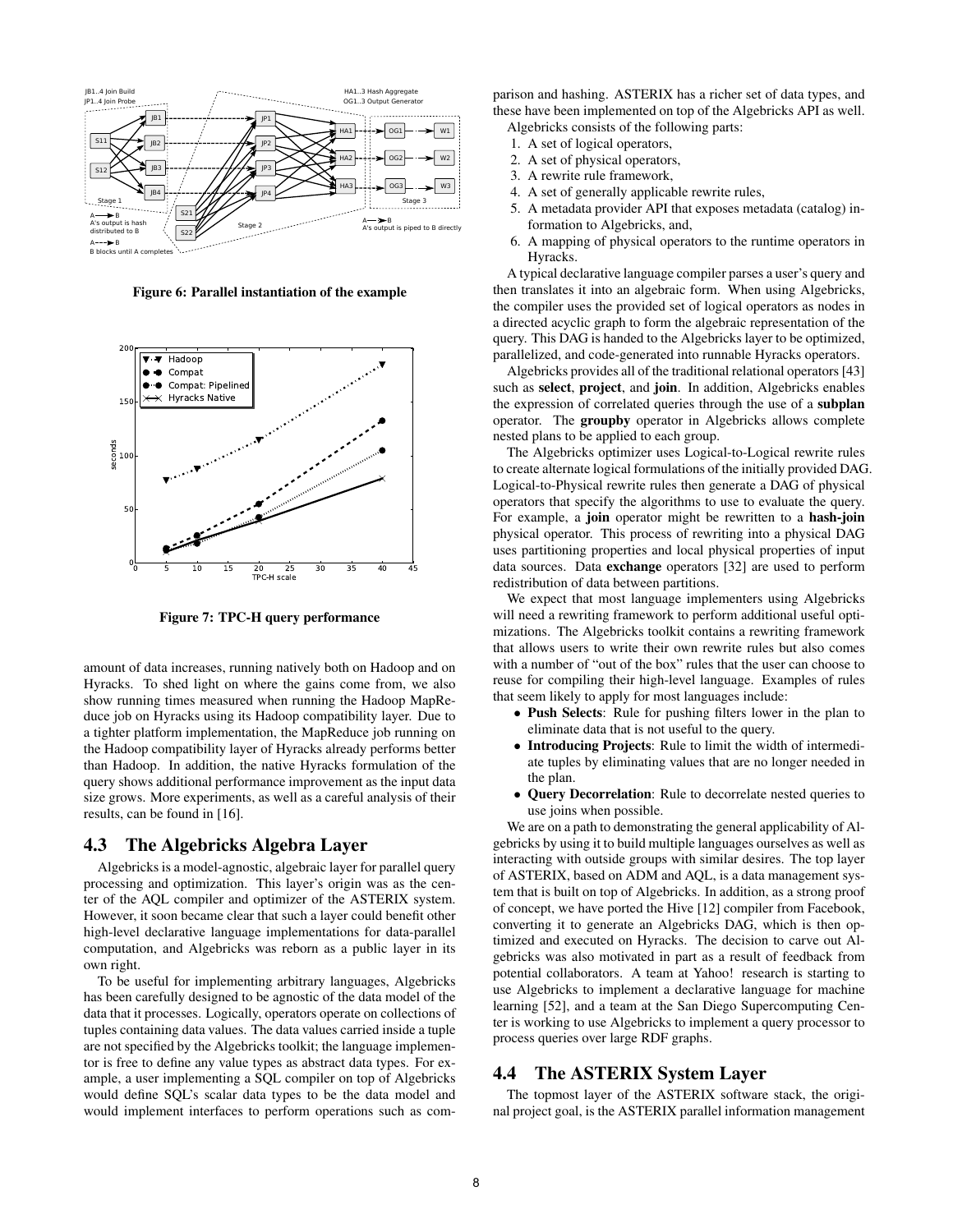system itself (or ASTERIX, for short), pictured at a high level in Figure 8. Figure 9 indicates how the software components of AS-TERIX map to the nodes in a cluster and indicates how Hyracks serves as the runtime executor for query execution and storage management operations in ASTERIX. Figure 10 provides a diagrammatic overview of an ASTERIX metadata node with a focus on its query planning and execution components.



Figure 8: ASTERIX system overview



Figure 9: ASTERIX system schematic

Data in ASTERIX is based on a semistructured data model. As a result, ASTERIX is well-suited to handling use cases ranging from rigid, relation-like data collections, whose types are well understood and invariant, to flexible and potentially more complex data where little is known a priori and the instances in data collections are highly variant and self-describing. The ASTERIX data model (ADM) is based on borrowing the data concepts from JSON [36] and adding additional primitive types as well as type constructors



Figure 10: ASTERIX query processing schematic

borrowed from object databases [20, 39]. Figure 11(a) illustrates ADM by showing how it could be used to define a record type for modeling events being put on by special interest groups. The record type shown there is an "open" type, meaning that all instances of this type will conform to its type specification but may also contain arbitrary additional fields that can vary from one instance to the next. The example also shows how ADM includes such features as nested records (location), optional fields with specified types (price and location), nested record sets (organizers), nested record lists (sponsoring sigs), and nested sets of primitive values (interest\_keywords).

Figure 11(d) shows an example of what a set of data instances of type EventType would look like. Data storage in ASTERIX is based on the concept of a dataset, a declared collection of instances of a given type. ASTERIX supports both system-managed datasets (like the Event dataset declared in Figure  $11(a)$ ), which are internally stored and managed by ASTERIX as partitioned LSM B+ trees [41] with optional LSM-based secondary indexes, and external datasets, where the data can reside in existing HDFS files or collections of files in the cluster nodes' local file systems.

ASTERIX queries are written in AQL (the ASTERIX Query Language), a declarative query language that we designed by taking the essence of XQuery [54], most importantly its FLWOR expression constructs and its composability, and simplifying and adapting it to query the types and modeling constructs of ADM (vs. XML). Figure 11(b) illustrates AQL via an example. This query runs over the Event dataset, containing EventType instances, to compute the top five events sponsored by special interest groups, along with the number of events they have sponsored, both cumulatively and broken down by chapter. Figure 11(c) shows what this query's results would be when run on the sample data shown in Figure 11(d).

To process queries like the one in Figure 11(b), ASTERIX compiles an AQL query into an Algebricks program. This program is then optimized via algebraic rewrite rules that reorder the Algebricks operators as well as introducing partitioned parallelism for scalable execution, after which code generation translates the resulting physical query plan into a corresponding Hyracks job. The resulting Hyracks job uses the operators and connectors of Hyracks to compute the desired query result. Figure 12 shows what the Hyracks job resulting from the compilation of the example query would look like. (Some of the operators shown in the figure's Hyracks job are primitive operators from the Hyracks library, while others are instances of a meta-operator that permits pipelines of smaller Algebricks operators to be bundled into a single Hyracks operator for efficiency.)

ASTERIX is targeting use cases of archiving, querying, and anal-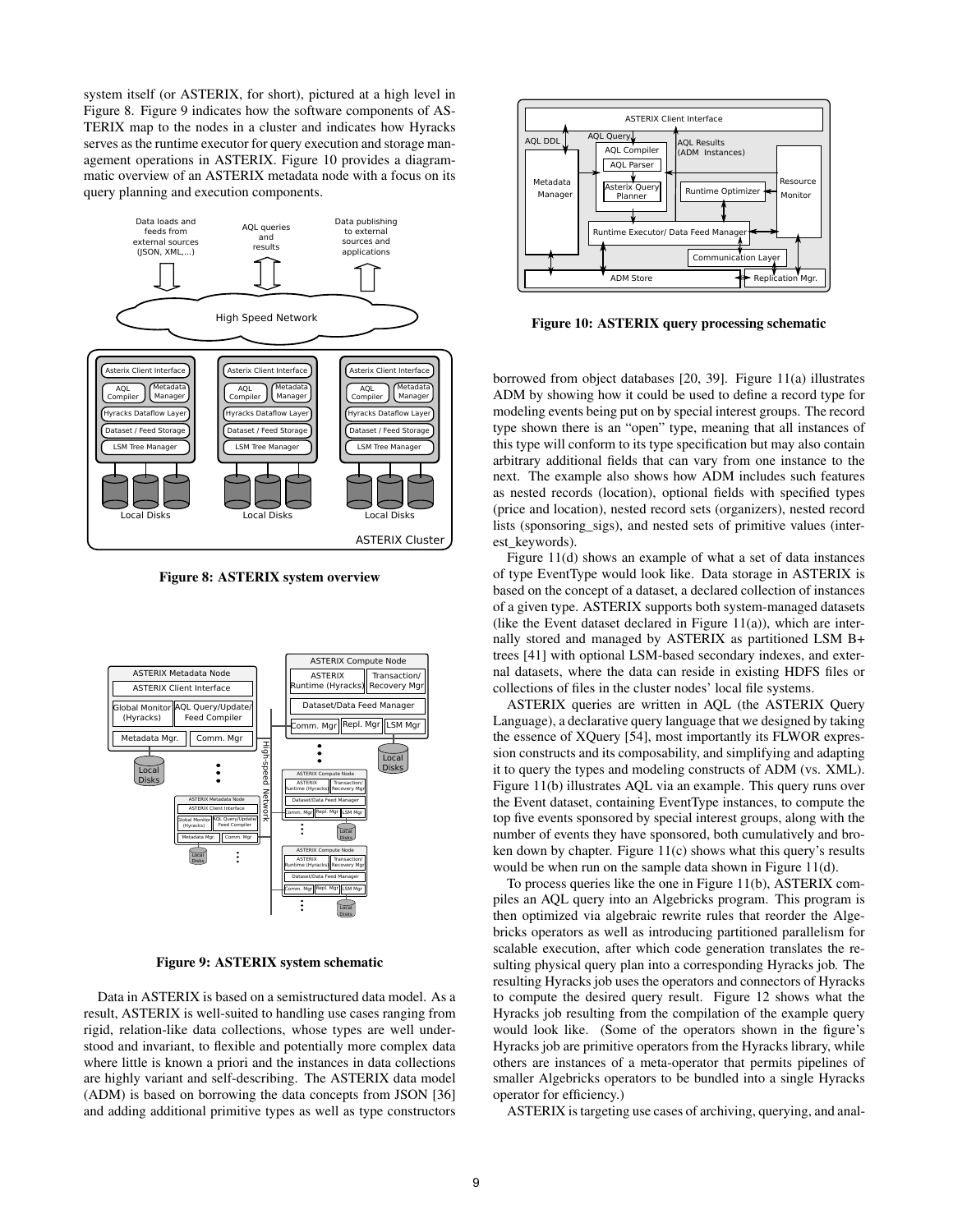```
declare open type EventType as {
    event_id: int32,
    name: string,
    location: AddressType?,
    organizers: {{ {
      name: string,
      role: string
    } }},
    sponsoring_sigs: [ {
      sig_name: string,
      chapter_name: string
    } ],
    interest_keywords: {{string}},
    price: decimal?,
    start_time: datetime.
    end_time: datetime
  }
   create dataset Event(EventType)
       partitioned by key event_id;
  (a) AQL Schema for EventType
for $event in dataset ('Event')
for $sponsor in $event.sponsoring_sigs
let §es := \{"event": $event,
    "sponsor": $sponsor
}
group by $sig_id := $sponsor.sig_id
    with $es
let $sig_sponsorship_count := count($es)
let $by_chapter :=
   for Se in Ses
   group by $chapter_name :=
       se.sponsor.chapter_name with $es
   return { "chapter_name": $chapter_name,
                 "count": count ($es) }
order by $sig_sponsorship_count desc
limit 5
return {
   "sig_id": $sig_id,
    "total_count": $sig_sponsorship_count,
"chapter_breakdown": $by_chapter
}
  (b) Example aggregation query
[ {
"sig_id": 14,
    "total_count": 3,
    "chapter_breakdown": [
{ "chapter_name": "San Clemente", "count": 1 },
       { "chapter_name": "Laguna Beach", "count": 2 }
   ]
  },
  {
   "sig_id": 31,
    "total_count": 1,
    "chapter_breakdown": [
{ "chapter_name": "Huntington Beach", "count": 1 }
                                                            {{ {
                                                                 "event_id": 1023,
                                                                "name": "Art Opening: Southern Orange County Beaches",
                                                                "organizers": {{ { "name": "Jane Smith" } }}
                                                                "sponsoring_sigs": [
                                                                      { "sig_id": 14, "chapter_name": "San Clemente" },
                                                                    { "sig_id": 14, "chapter_name": "Laguna Beach" }
                                                                 ],
"interest_keywords": {{
                                                                    "art",
                                                                    "landscape",
                                                                    "nature",
                                                                    "vernissage"
                                                                }}
                                                                 "start_time": datetime( "2011-02-23T18:00:00:000-08:00" ),
                                                                "end_time": datetime( "2011-02-23T21:00:00:000-08:00" )
                                                               },
                                                              {
                                                                "event_id": 941,
                                                                "name": "Intro to Scuba Diving",
                                                                "organizers": {{
                                                                     {
                                                                        "name": "Joseph Surfer",
                                                                        "affiliation": "Huntington Beach Scuba Assoc."
                                                                    }
                                                                }}
                                                                 "sponsoring_sigs": [ {
                                                                    "sig_id": 31,
                                                                    "chapter_name": "Huntington Beach"
                                                                \} \perp"interest_keywords": {{ "scuba", "diving", "aquatics" }}
                                                                 "price": 40.00,
                                                                 "start_time": datetime( "2010-10-16T9:00:00:000-08:00" ),
                                                                "end_time": datetime( "2010-10-16T12:00:00:000-08:00" )
                                                               },
                                                              {
                                                                 "event_id": 1042,
"name": "Orange County Landmarks",
                                                                "organizers": {{ { "name": "John Smith" } }}
                                                                 "sponsoring_sigs": [ {
                                                                     "sig_id": 14,
                                                                    "chapter_name": "Laguna Beach"
                                                                \} ].
                                                                 "interest_keywords": {{ "architecture", "photography" }}
                                                                "price": 10.00,
                                                                 "start_time": datetime( "2011-02-23T17:00:00:000-08:00" ),
                                                                "end_time": datetime( "2011-02-23T19:00:00:000-08:00" )
                                                               } }}
                                                                              (d) Example Event data
                                                             for $event1 in dataset ('Event')
                                                             for $event2 in dataset ('Event')
                                                             where $event1.interest_keywords ~= $event2.interest_keywords
                                                                  and $event1.event_id != $event2.event_id
                                                             return { 'event1': $event1, 'event2': $event2 }
                                                                           (e) Example Fuzzy-Join query
```

```
(c) Result of aggregation query
```
] } ]



ysis of semistructured data drawn from Web sources (e.g., Twitter, social networking sites, event calendar sites, and so on), so it is a given that some of the incoming data will be dirty. Fuzzy matching is thus a key feature of ASTERIX that we are very actively developing. In addition, analyzing such data, such as to make recommendations or to identify sub-populations and trends in social networks, often requires the matching of multiple sets of data based on

set-similarity measures. For all these reasons, AQL includes an approximate matching capability, as illustrated by the example query shown in Figure 11(e). This example AQL query finds the Events that are similar in terms of their associated interest keyword sets, and such queries are executed in parallel based on principles that were developed [49] while studying how to perform fuzzy joins in the context of Hadoop [50]. AQL has default similarity metrics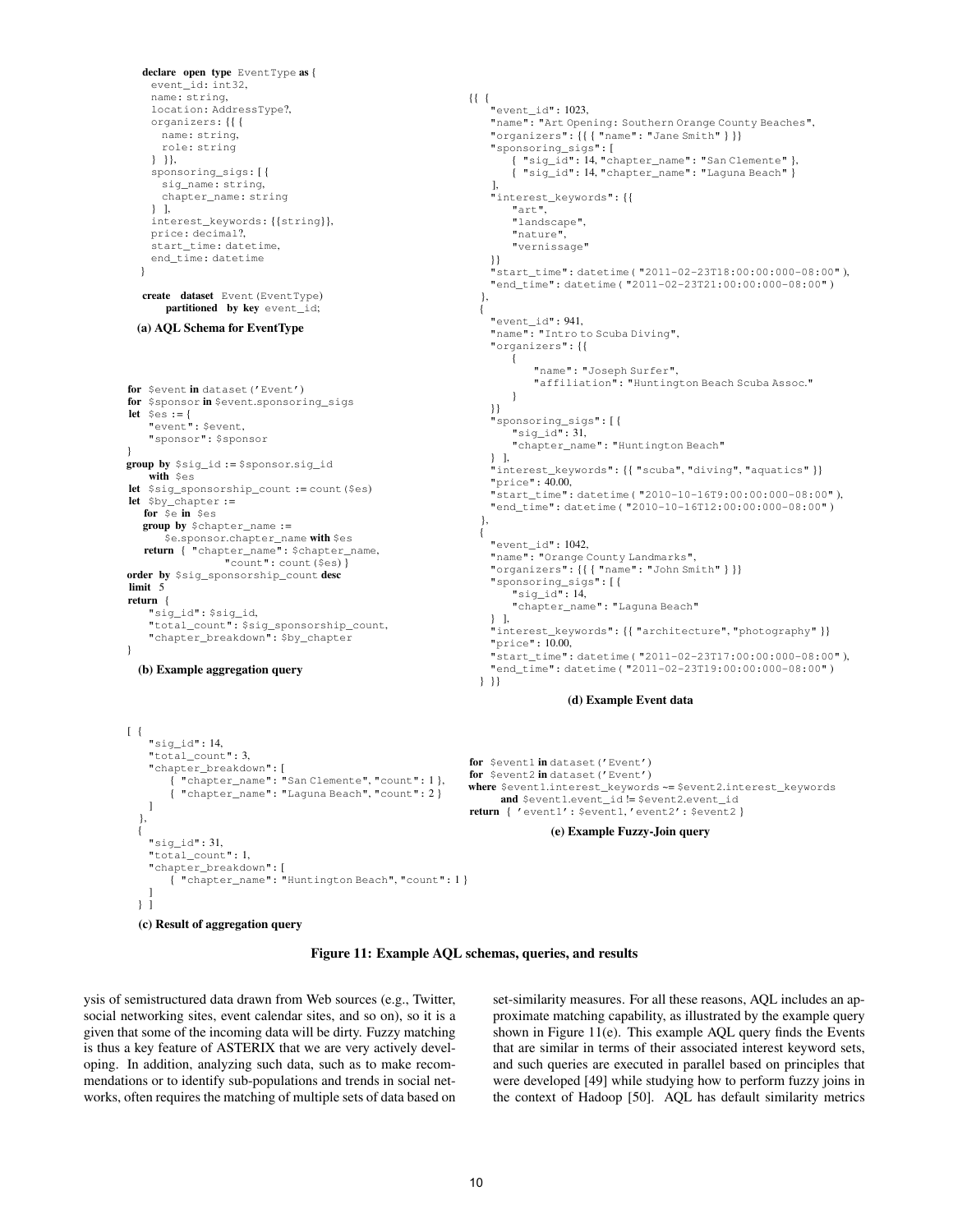

Figure 12: Hyracks job specification for aggregation query

(e.g., Jaccard) and match thresholds, but it also includes syntax extensions to allow users to specify these in their queries.

There are several other modern data features presently under development for the ASTERIX system that are similarly aimed at supporting data drawn from (or alternatively pushed to ASTERIX from) around the Web, including the increasingly popular and important mobile side of the Web. These include support for locationbased (i.e., geospatial) data as well as support for automatic data ingestion APIs (via a new ASTERIX feature called datafeeds) that channel data coming from continuous Web sources such as Twitter and RSS-based news services into affiliated ASTERIX datasets for either immediate or later searching and analysis.

## 4.5 The Stratosphere Cake

Donkey: Oh, you both have LAYERS. Oh. You know, not everybody like [sic] onions. What about cake? Everybody loves cake! *– from the 2001 Dreamworks movie "Shrek"* [6]

Another data-intensive computing project in which the nature of the layers is being reexamined is the Stratosphere effort [14]. Running in parallel with ASTERIX, but in Europe (Germany), the Stratosphere project is investigating "Information Management on the Cloud". The Stratosphere system itself has two layers, a new programming model called PACT and a parallel execution engine called Nephele. Beneath Nephele lies the usual HDFS-based distributed data storage.

Nephele is roughly analogous to Hyracks, but at a slightly lower level (e.g., it is a bit more like Microsoft's Dryad [35] engine). The job of Nephele is to execute dataflow graphs in a massively parallel and flexible manner. Sitting above Nephele in the Stratosphere architecture is the PACT programming model. PACT is a generalization and extension of the MapReduce programming model that retains MapReduce's "your simple function goes here" nature, but PACT has a richer set of operators that include several binary operators. In particular, in addition to the familiar operators Map and Reduce, PACT's available operators include Cross, CoGroup, and Match, giving PACT sufficient natural expressive power to cover the relational algebra with aggregation. The less-constrained model aims to provide for easier definition of complex parallel data analysis tasks. A cost-based optimizer then compiles PACT programs down to Nephele dataflow graphs. Future plans for Stratosphere include a higher-level declarative language whose query syntax will be translated into PACT dataflow graphs and then optimized by the PACT compiler and executed by the Nephele engine.

We classify the Stratosphere effort here as cake, another dessert, because the project is thoughtfully reconsidering the MapReduce layer's content; it is not shying away from replacing Hadoop with a generalization based on a new model, and it is also developing an entirely new code base. We stop short of classifying the Stratosphere effort as a parfait because its architectural changes are more conservative (i.e., less global) than what we believe to be the full set of ingredients for making parfait.

#### 4.6 ASTERIX Parfait Status

We are now 2.5 years into our initial 3-year, NSF-sponsored AS-TERIX effort. The Hyracks layer is maturing nicely, being the oldest part of the system. Hyracks is able to significantly outperform Hadoop on typical data-intensive computing problems based on our experimental results, and we have recently tested it on clusters with up to 200 nodes (with 800 disks and 1600 cores). The Algebricks layer emerged in its own right as a result of our first-hand experience in supporting both AQL and HiveQL on Hyracks. Algebricks was created by factoring its functionality out of our AQL implementation in order to share it generally with Hive, which is based on a different data model and a different query language that is much more SQL-like. We have measured typical performance improvements of 3-4x in preliminary experiments comparing HiveQL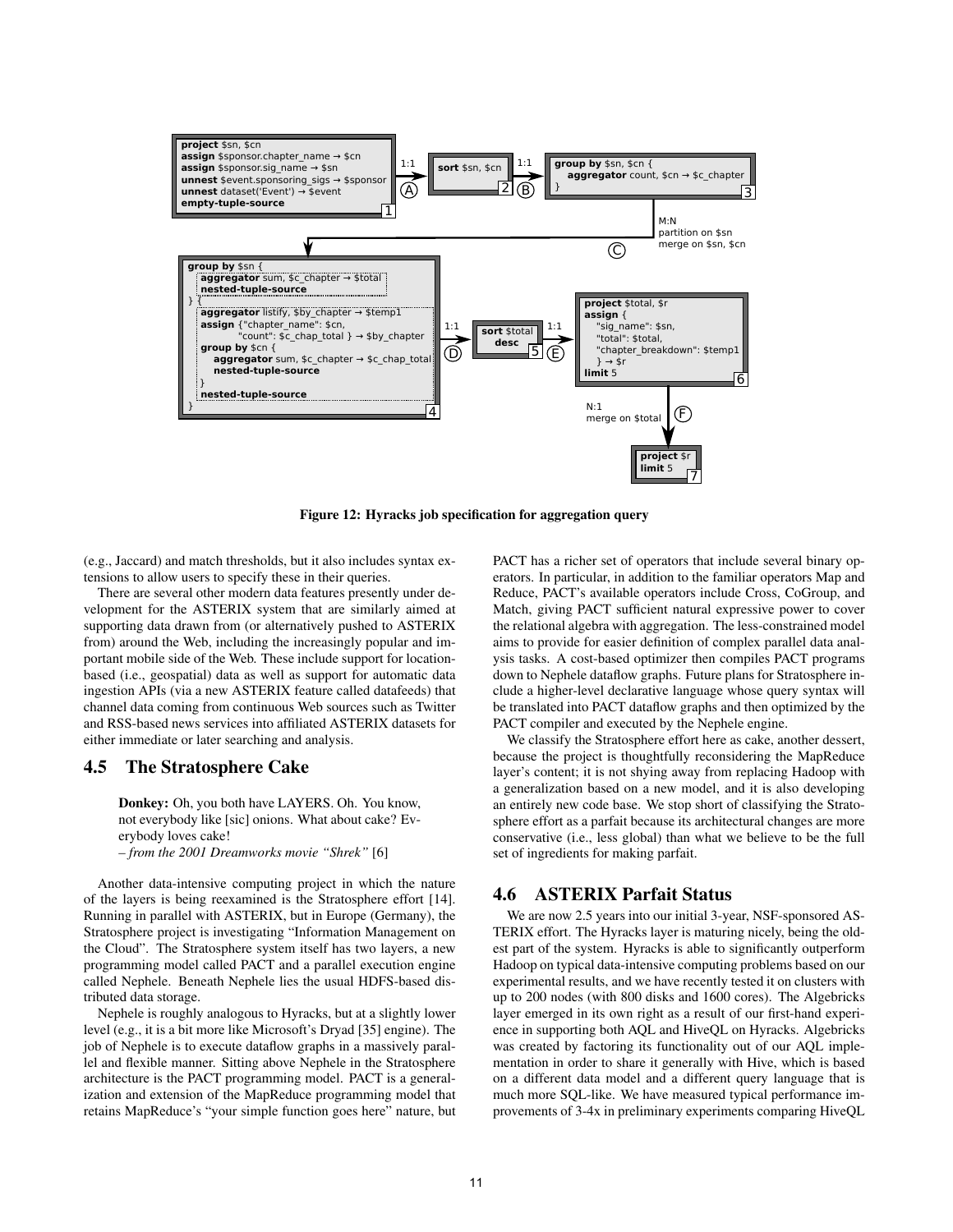on Algebricks and Hive itself on Hadoop, and several colleagues at Yahoo! are exploring Hyracks and Algebricks as a basis for their work on supporting data-parallel machine learning computations (and possibly parallel Datalog). Last but not least, the ADM/AQL layer, i.e., ASTERIX proper, is coming together as well. It is able to run parallel queries including lookups, large scans, parallel joins, and parallel aggregrates efficiently for data stored in our partitioned LSM B+ tree storage component and indexed via LSM B+ tree and LSM-based R-tree indexes. We are planning a first open-source release of the ASTERIX system and its component layers sometime during the latter part of 2012.

# 5. OPEN QUESTIONS

We certainly live in interesting times! Some of the more interesting open questions today, at least in our view, are the following:

- 1. For a quarter of a century, the database field operated with essentially one data model that "stuck" and a few standard architectures for such systems. In response to the more recent software and hardware trends discussed in the History section, as well as some other observations, Stonebraker and colleagues have been arguing over the last few years that those "one size fits all" days are simply over [47]. The upper layers of current "Big Data" platforms (both analytic and key-value systems) seem to agree, as there are nearly as many data models, languages, and APIs as there are systems at present. Which of these two situations was transient, which was normal, and what should the future hold in that regard?
- 2. On the analytical side of the early parallel database days, and even recently on the transactional side, there has been much debate about shared-nothing versus shared-disk architectures as being "right" to support the load balancing and failure-handling needs of scalable data management. It appears that there is a similar tradeoff to be considered, and a similar debate to be had, with respect to where data and its processing should reside in cloud-based architectures involving "Big Data". What will the answer be?
- 3. Related to this issue, while stateless computations are elastic, data tends to be anything but elastic. Can truly elastic scalability be realized in the "Big Data" world, and if so, how – and elastic on what time scale (minutes, hours, days, weeks)?
- 4. When we started the ASTERIX project, we conducted an informal survey of a set of colleagues at some of the large "Big Data" players (e.g., Teradata, Facebook, and eBay) to see where they thought systems research attention was needed. One consistent theme that we heard was that real "Big Data" clusters involve multi-user, multi-class (i.e., mixed job size) workloads – not just one analysis job at a time, or a few analysis jobs at a time, but a mix of jobs and queries of widely varying importance and sizes. Can the next generation of "Big Data" systems learn to manage such workloads effectively? This has been a long-standing (and difficult!) open problem in the parallel database world, and it has also largely been ignored or at least under-addressed in the world of Hadoop and friends.
- 5. Also related to the "one size" issue, on the programming model side, a variety of models are being proposed and used for different classes of "Big Data" problems – log analysis (MapReduce and its higher-level languages), machine learning tasks (Iterative MapReduce extensions), graph computa-

tions (e.g., Pregel [38] and other "bulk synchronous processing" frameworks), and so on. How will this unfold? How can we best meet the needs of data pipelines that involve multiple of these paradigms' requirements?

# 6. CONCLUSION

In this paper we have reviewed the history of systems for managing "Big Data" in the database world and (more recently) the systems world, as well as examining recent "Big Data" activities and architectures, all from the perspective of three "database guys" who are currently working to create a next-generation "Big Data" platform of our own. Our focus here has been on architectural issues, particularly on the components and layers that have been developed in open source and how they are being used to tackle the challenges posed by today's "Big Data" problems. We also presented the approach being taken in our ASTERIX project at UC Irvine, and hinted at our own answers to the questions regarding the "right" components and the "right" set of layers for taming the modern "Big Data" beast. Lastly, we shared our views on what we see as some of the key open questions and issues.

As a part of this paper's journey through the landscape of "Big Data" related architectures, we formulated a set of deeply technical analogies regarding the different approaches:

Parallel database systems are like onions. They have layers internally, but users can only see their whole form from the outside (SQL). Tear-evoking smells result if you try to cut them open.

The open-source Hadoop stack is like an ogre. It has layers, and it is quite powerful. However, it is arguably ugly, and its layers are not organized in a very elegant or even a very sensible manner, particularly when considering the stack from the perspective of an architecture for a high-level language-based "Big Data" platform.

The database community should be making parfaits. Our community has significant expertise in declarative data processing and how to do it efficiently as well as to make it scale. We should be applying our expertise to the design of more appropriate and more efficient future "Big Data" platforms. (We are trying to do exactly this in the ASTERIX project.)

To close, we would like to leave the EDBT community with two thoughts. Our first thought is that those of us on the database side of the emerging "Big Data" field need to not be shy – we need to question everything and rethink everything rather than assume that Hadoop, which arrived while we were napping, is now "the answer" that we need to adapt to. After all, if not us, then who? And if we don't teach our students to ask such questions, who will ask them when they need to be asked yet again? Our second thought is actually an invitation: The ASTERIX project is an open-source effort with an Apache-style license, and a release is planned in 2012. We are starting to look both for early users, i.e., collaborators who would like a flexible platform for managing and analyzing their application's "Big Data", as well as other potential ASTERIX contributors, i.e., developers who would like to try building new components or experimenting with their own alternative algorithmic ideas within some component. Who would like to play with us going forward?

Acknowledgements: The ASTERIX project is supported by NSF IIS awards 0910989, 0910859, 0910820, and 0844574, a grant from the UC Discovery program, and a matching donation from eBay. Vinayak Borkar was supported in part by a Facebook Fellowship award. We are also grateful to Yahoo! for their collaborative support and for their provision of access to one of their research clusters.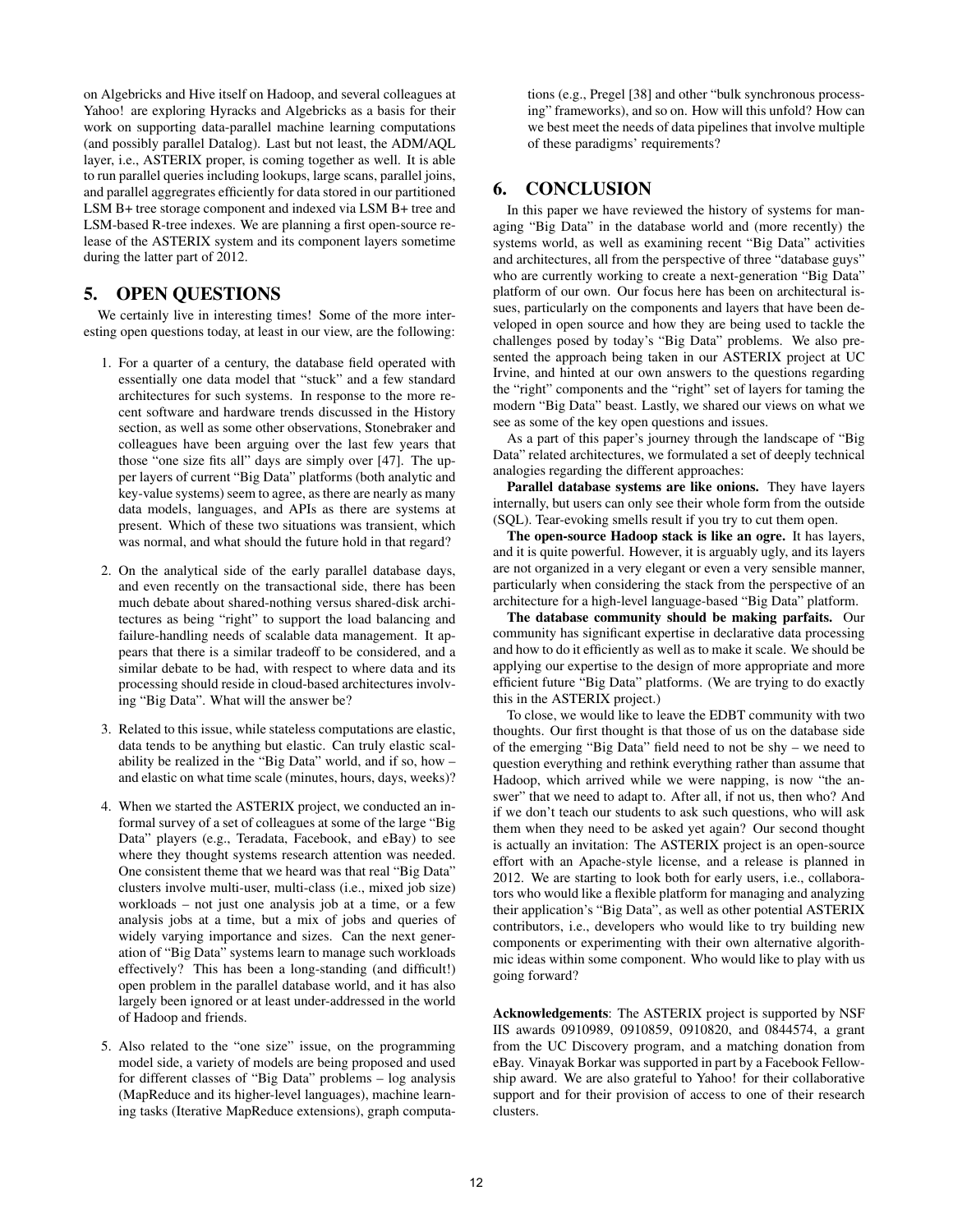# 7. REFERENCES

- [1] Apache Cassandra website. http://cassandra.apache.org. [2] Apache Hadoop website.
- http://hadoop.apache.org.
- [3] Apache HBase website. http://hbase.apache.org.
- [4] Apache Hive website. http://hive.apache.org.
- [5] jaql: Query language for JavaScript Object Notation (JSON). http://code.google.com/p/jaql/.
- [6] Memorable quotes for Shrek (2001). *IMDB.com*.
- [7] Jim Gray industry leader. Transaction Processing Performance Council (TPC) web site, April 2009. http://www.tpc.org/information/who/gray.asp.
- [8] The big data era: How to succeed. *Information Week*, August 9, 2010.
- [9] Data, data everywhere. *The Economist*, February 25, 2010.
- [10] Anon Et Al. A measure of transaction processing power. In *Technical Report 85.2*. Tandem Computers, February 1985.
- [11] Apache Hadoop, http://hadoop.apache.org.
- [12] Apache Hive, http://hadoop.apache.org/hive.
- [13] C. Baru, G. Fecteau, A. Goyal, H.-I. Hsiao, A. Jhingran, S. Padmanabhan, W. Wilson, and A. G. H.-I. Hsiao. DB2 parallel edition. *IBM Systems Journal*, 34(2), 1995.
- [14] D. Battré, S. Ewen, F. Hueske, O. Kao, V. Markl, and D. Warneke. Nephele/PACTs: a programming model and execution framework for web-scale analytical processing. In *SoCC*, pages 119–130, New York, NY, USA, 2010. ACM.
- [15] S. Blanas, J. M. Patel, V. Ercegovac, J. Rao, E. J. Shekita, and Y. Tian. A comparison of join algorithms for log processing in MapReduce. In *Proc. of the 2010 International Conference on Management of Data*, SIGMOD '10, New York, NY, USA, 2010. ACM.
- [16] V. R. Borkar, M. J. Carey, R. Grover, N. Onose, and R. Vernica. Hyracks: A flexible and extensible foundation for data-intensive computing. In *ICDE*, pages 1151–1162, 2011.
- [17] E. A. Brewer. Combining systems and databases: A search engine retrospective. In J. M. Hellerstein and M. Stonebraker, editors, *Readings in Database Systems, Fourth Edition*. MIT Press, 2005.
- [18] M. Calabresi. The Supreme Court weighs the implications of big data. *Time*, November 16, 2011.
- [19] R. Cattell. Scalable SQL and NoSQL data stores. *SIGMOD Rec.*, 39:12–27, May 2011.
- [20] R. G. G. Cattell, editor. *The Object Database Standard: ODMG 2.0*. Morgan Kaufmann, 1997.
- [21] R. Chaiken, B. Jenkins, P. A. Larson, B. Ramsey, D. Shakib, S. Weaver, and J. Zhou. SCOPE: easy and efficient parallel processing of massive data sets. *Proc. VLDB Endow.*, 1(2):1265–1276, 2008.
- [22] F. Chang, J. Dean, S. Ghemawat, W. C. Hsieh, D. A. Wallach, M. Burrows, T. Chandra, A. Fikes, and R. E. Gruber. Bigtable: A distributed storage system for structured data. *ACM Trans. Comput. Syst.*, 26(2), 2008.
- [23] J. Dean and S. Ghemawat. MapReduce: Simplified data processing on large clusters. In *OSDI '04*, pages 137–150, December 2004.
- [24] J. Dean and S. Ghemawat. Mapreduce: a flexible data processing tool. *Commun. ACM*, 53:72–77, Jan. 2010.
- [25] G. DeCandia, D. Hastorun, M. Jampani, G. Kakulapati, A. Lakshman, A. Pilchin, S. Sivasubramanian, P. Vosshall, and W. Vogels. Dynamo: Amazon's highly available

key-value store. In *SOSP*, pages 205–220, 2007.

- [26] D. DeWitt and J. Gray. Parallel database systems: the future of high performance database systems. *Commun. ACM*, 35(6):85–98, 1992.
- [27] D. J. DeWitt, R. H. Gerber, G. Graefe, M. L. Heytens, K. B. Kumar, and M. Muralikrishna. GAMMA - a high performance dataflow database machine. In *VLDB*, pages 228–237, 1986.
- [28] C. Freeland. In big data, potential for big division. *New York Times*, January 12, 2012.
- [29] S. Fushimi, M. Kitsuregawa, and H. Tanaka. An overview of the system software of a parallel relational database machine GRACE. In *VLDB*, pages 209–219, 1986.
- [30] A. Gates, O. Natkovich, S. Chopra, P. Kamath, S. Narayanam, C. Olston, B. Reed, S. Srinivasan, and U. Srivastava. Building a highlevel dataflow system on top of MapReduce: the Pig experience. *PVLDB*, 2(2):1414–1425, 2009.
- [31] S. Ghemawat, H. Gobioff, and S.-T. Leung. The google file system. In *Proc. 19th ACM Symp. on Operating Systems Principles*, SOSP '03, New York, NY, USA, 2003. ACM.
- [32] G. Graefe. Volcano an extensible and parallel query evaluation system. *IEEE Trans. Knowl. Data Eng.*, 6(1):120–135, 1994.
- [33] R. B. Hagmann and D. Ferrari. Performance analysis of several back-end database architectures. *ACM Trans. Database Syst.*, 11, March 1986.
- [34] B. Hopkins. Beyond the hype of big data. *CIO.com*, October 28, 2011.
- [35] M. Isard, M. Budiu, Y. Yu, A. Birrell, and D. Fetterly. Dryad: distributed data-parallel programs from sequential building blocks. In *EuroSys*, pages 59–72, 2007.
- [36] JSON. http://www.json.org/.
- [37] W. Kim. *Special Issue on Database Machines*. IEEE Database Engineering Bulletin, December 1981.
- [38] G. Malewicz, M. H. Austern, A. J. Bik, J. C. Dehnert, I. Horn, N. Leiser, and G. Czajkowski. Pregel: a system for large-scale graph processing. In *Proceedings of the 2010 international conference on Management of data*, SIGMOD '10, pages 135–146, New York, NY, USA, 2010. ACM.
- [39] Object database management systems. http://www.odbms.org/odmg/.
- [40] C. Olston, B. Reed, U. Srivastava, R. Kumar, and A. Tomkins. Pig Latin: a not-so-foreign language for data processing. In *SIGMOD Conference*, pages 1099–1110, 2008.
- [41] P. O'Neil, E. Cheng, D. Gawlick, and E. O'Neil. The log-structured merge-tree (LSM-tree). *Acta Inf.*, 33:351–385, June 1996.
- [42] A. Pavlo, E. Paulson, A. Rasin, D. J. Abadi, D. J. DeWitt, S. Madden, and M. Sotonebrakeotonebraker. A comparison of approaches to large-scale data analysis. In *SIGMOD*, pages 165–178, 2009.
- [43] R. Ramakrishnan and J. Gehrke. *Database Management Systems*. WCB/McGraw-Hill, 2002.
- [44] J. Shemer and P. Neches. The genesis of a database computer. *Computer*, 17(11):42 –56, Nov. 1984.
- [45] M. Stonebraker. Operating system support for database management. *Commun. ACM*, 24, July 1981.
- [46] M. Stonebraker, D. Abadi, D. J. DeWitt, S. Madden, E. Paulson, A. Pavlo, and A. Rasin. MapReduce and parallel